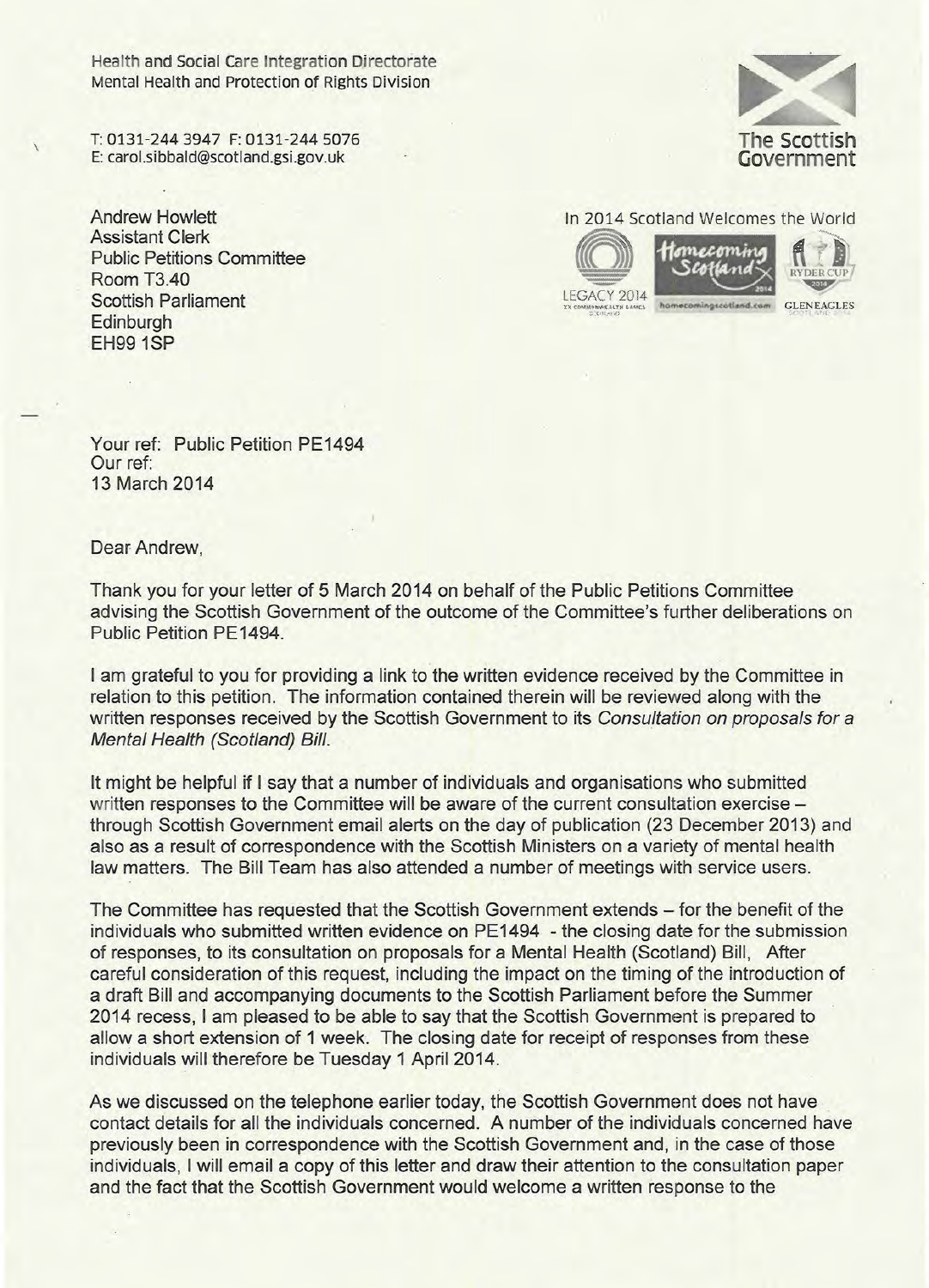consultation paper by 1 April 2014. The consultation paper can be found on the Scottish Government's website www.scotland.gov.uk/mentalhealthlaw.

In the case of those individuals whose contact details the Scottish Government does not have (see Annex A), it would be most helpful if the Committee could arrange for a copy of this letter to be forwarded to them.

I am grateful for the Committee's assistance with this matter.

**Carol Sibbald Mental Health (Scotland) Bill Team Leader**